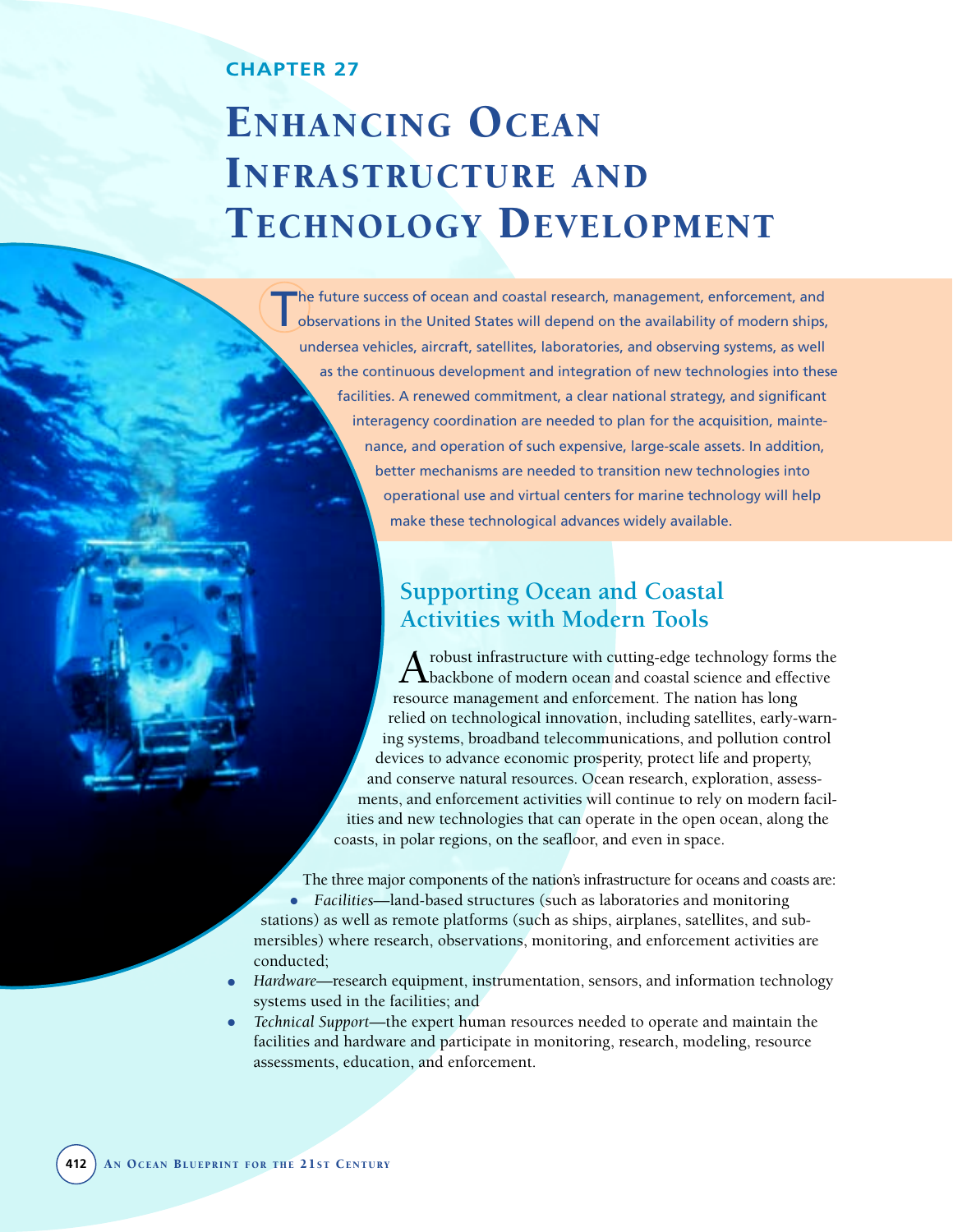This chapter does not attempt to provide a comprehensive review of all marine-related infrastructure and technology needs. Rather, it highlights several key areas where improvements in federal planning, coordination, and investment are sorely needed.

# **Improving Infrastructure and Technology**

#### **Gaps in Infrastructure**

Periodic surveys have attempted to assess various aspects of academic, private-sector, and federal ocean infrastructure, but many of these attempts have been incomplete, particularly regarding private and academic assets. The last official inventory of marine facilities, undertaken in 1981 by the Congressional Office of Technology Assessment, did not include information related to maritime commerce, marine safety, or education.<sup>1</sup>

As one of its early tasks, the U.S. Commission on Ocean Policy, as required by the Oceans Act of 2000, authorized an extensive assessment of the infrastructure associated with ocean and coastal activities (Appendix 5). This inventory documents the U.S. infrastructure for maritime commerce and transportation; ocean and coastal safety and protection; research, exploration, and monitoring; and marine education and outreach. The number and types of assets included are extensive and cover a wide range of federal, state, academic, institutional, and private-sector entities. Together, they represent a substantial public and private investment that has made possible great strides in modern oceanography, coastal management, and marine commerce over the last fifty years. But the assessment also revealed that significant components of the U.S. ocean infrastructure are aged or obsolete and that, in some cases, current capacity is insufficient to meet the needs of the ocean research, education, enforcement, and operations community.

#### **Gaps in Technology Development**

In both the federal and academic arenas, it is difficult to incorporate rapidly changing technology into ongoing activities. To ensure that the nation's ocean infrastructure is as effective as possible, the science community must learn how to rapidly transition new marine technologies from the research and development stages to sustained applications. In 2003, the National Science Board (NSB), the governing board of the National Science Foundation (NSF), concluded that academic research infrastructure has not kept pace with rapidly changing technology, expanding opportunities, and increasing numbers of users.2 New technologies should allow researchers, managers, educators, and enforcement personnel to be remotely connected to a sophisticated array of facilities, instruments, and databases; however, these technologies are not readily available today. Better planning and new funding will be needed to bridge this technology gap and revolutionize ocean science and management.

If not remedied, a decline in U.S. leadership in marine technology development will result in increasing reliance on foreign capabilities. In 2001, the U.S. Commission on National Security/21st Century reported that federal investment in non-defense technology development has remained flat since 1989 and that the United States is losing its technological edge in many scientific fields.<sup>3</sup> Japan, the European Community, India, and China are all making great strides in marine technology development and have the potential to outcompete the United States in the near future. Changes in the policies and priorities of foreign nations, and a potential reluctance to freely share technology and environmental information, may leave this nation's ocean research and observation activities behind.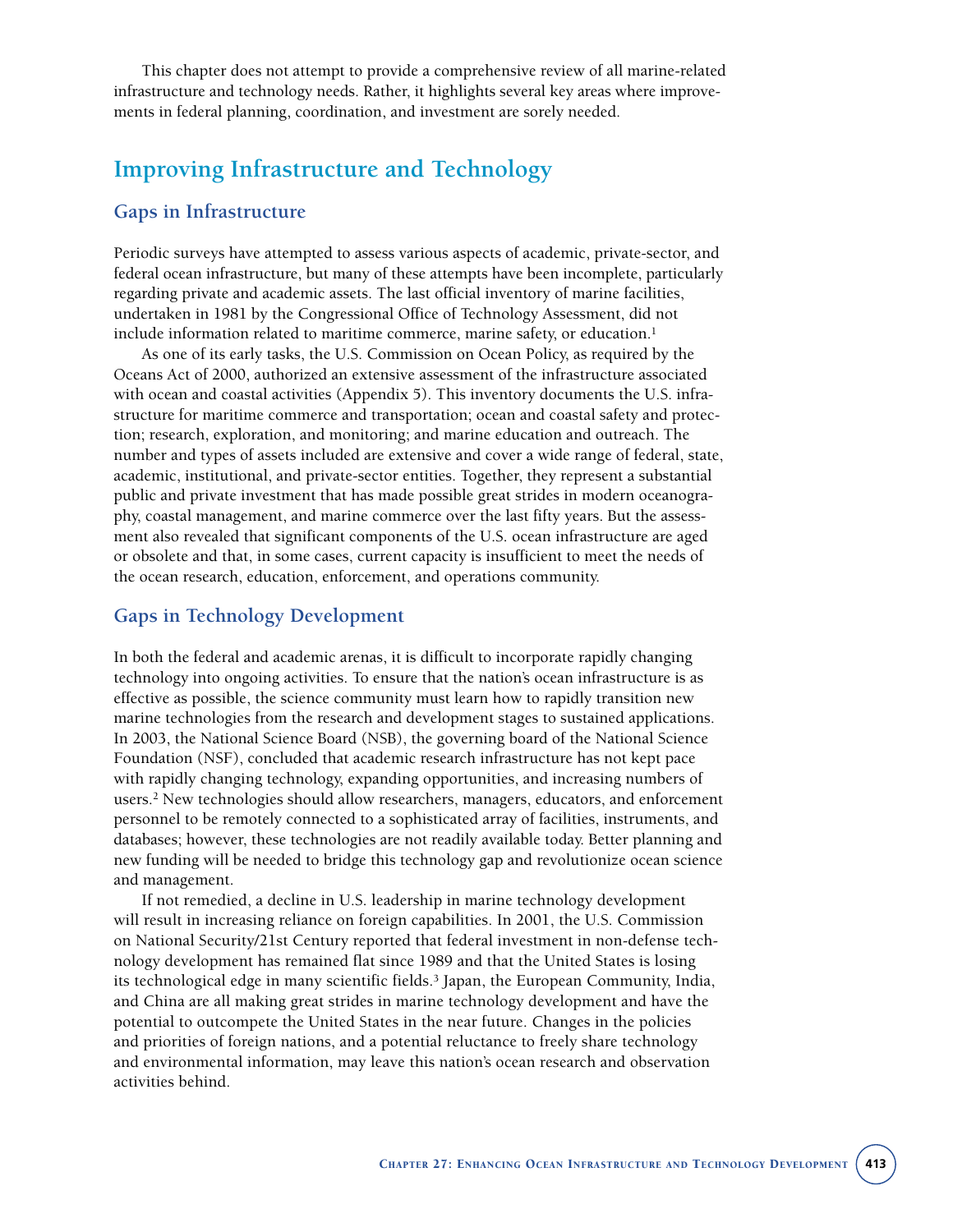#### **Maximizing Resources through Collaboration**

An overarching message from the Inventory of U.S. Coastal and Ocean Facilities (Appendix 5) is the need for continued partnerships among public and private entities to reduce costs, leverage resources, and encourage information sharing. Many successful collaborations have formed across the nation and around the world in recent decades. Ocean and coastal laboratories are frequently focal points for these efforts, drawing additional resources and new facilities supported by government, private, or academic institutions to advance the capabilities of a region.

For example, Narragansett, Rhode Island is home to a strong coalition of diverse research organizations, including the Atlantic Ecology Division of the U.S. Environmental Protection Agency's (EPA's) National Health and Environmental Effects Research Laboratory, the National Oceanic and Atmospheric Administration's (NOAA's) Northeast Fisheries Science Center Narragansett Laboratory, and the University of Rhode Island's Graduate School of Oceanography. Similarly, at the Hollings Marine Laboratory in Charleston, South Carolina, NOAA's National Ocean Service, and the National Institute of Standards and Technology have partnered with the South Carolina Department of Natural Resources, the College of Charleston, and the Medical University of South Carolina to construct and operate a stateof-the-art marine laboratory dedicated solely to collaborative, interdisciplinary research.

The Monterey Bay National Marine Sanctuary and the Monterey Bay Aquarium regularly collaborate with the Monterey Bay Aquarium Research Institute and other research institutions in the area, sharing ships and undersea vehicles, as well as information, to improve management practices and educational outreach. Partnerships of other kinds, such as the Cooperative Enforcement Program between the National Marine Fisheries Service and state agencies, allow these organizations to coordinate missions and responsibilities in order to maximize vessel use.

Consortia and joint programs, with facilities that support several organizations, create marine communities that interact closely, share knowledge, enhance career pathways, and promote collaboration among government, academic, and private sectors. The most costeffective means of making infrastructure available to the largest number of people is to emphasize such partnerships.

In 1969, the Stratton Commission recognized that the technological and scientific demands of global ocean research would overtax the means of any single nation, stressing the need for international partnerships.<sup>4</sup> Realizing the expense involved in building and maintaining infrastructure and developing new technologies, nations have joined together in extremely successful ways. Current examples of such shared resources include satellitebased sensors, Argo profiling floats that measure meteorological and ocean variables as part of the Global Ocean Observing System, the Global Climate Observing System, and the Integrated Ocean Drilling Program. It is in the interests of the United States to continue to pursue partnerships with foreign nations for high-cost technology development activities with worldwide applications, while ensuring that foreign efforts are complementary to those in the United States, not replacements for them.

#### **A National Strategy**

Despite the growing need to improve ocean science, resource assessments, education, operations, and enforcement, the federal government has yet to develop a long-range strategy to support the necessary infrastructure and technology needed for these purposes. Although federal agencies have made efforts to improve their coordination in some areas through the National Oceanographic Partnership Program and other mechanisms, infrastructure and technology planning is still not conducted in an integrated fashion that reflects regional, national, and international priorities.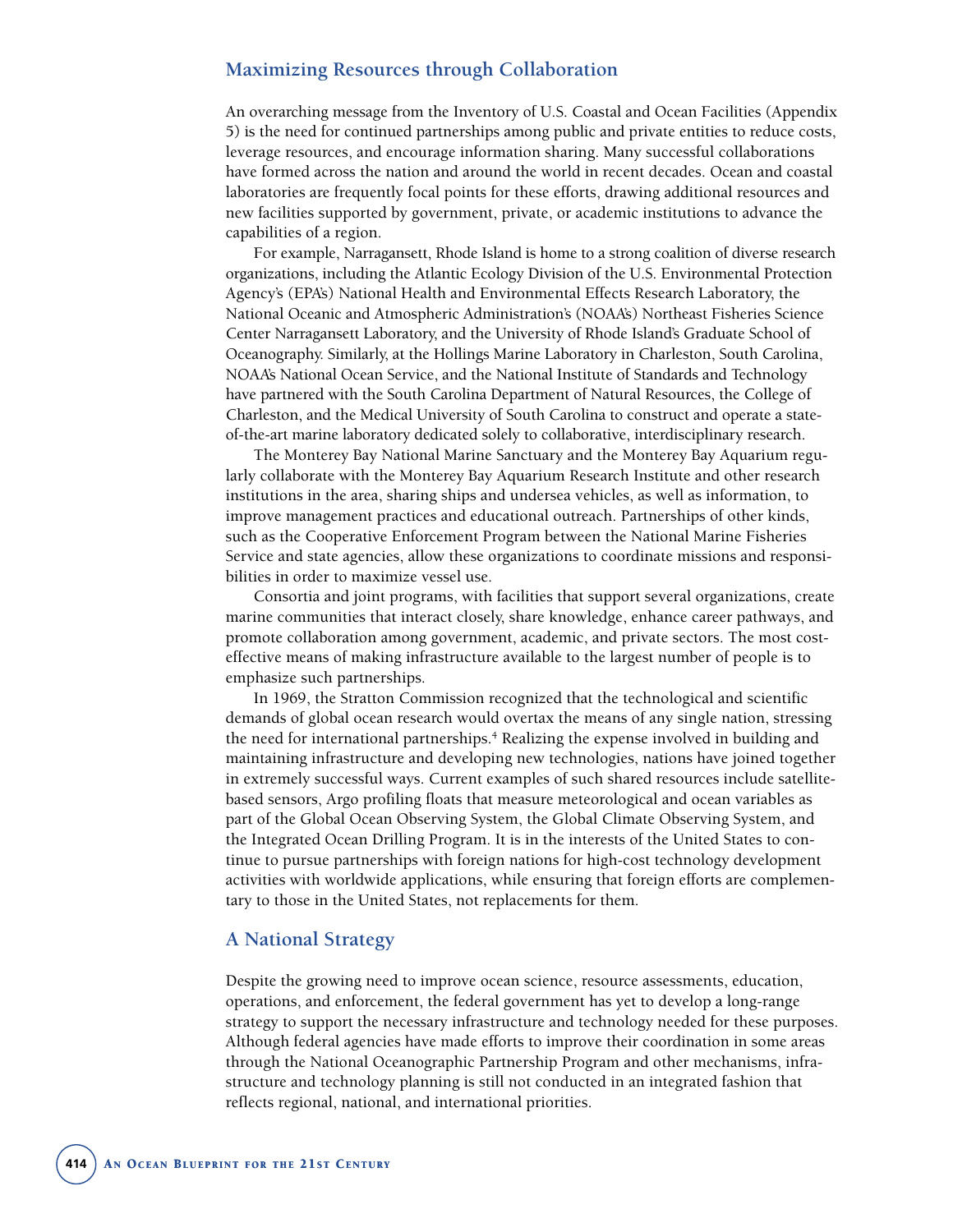Furthermore, while some facilities are operated with joint funding, interagency budgeting for shared facilities has had limited success due to differences in congressional oversight and financial and project approval processes. As a result, facilities are typically constructed or modernized in a piecemeal fashion, often through earmarked congressional funding. A unified national strategy can help achieve and maintain an appropriate mix of federally supported, modern ocean facilities that meet the nation's needs for quality science, resource management, enforcement, education, and assessments. Federal coordination can also accelerate the development of new research-based technologies and their rapid transfer into operational settings.

#### **Recommendation 27–1**

The National Ocean Council (NOC) should develop a national ocean and coastal infrastructure and technology strategy, including detailed plans for funding and implementation, to support science, resource management, assessments, enforcement, and education. The strategy should guide agency plans for facility construction, upgrading, or consolidation and for new technology development.

In particular, the national strategy should:

- be developed through the NOC's Committee on Ocean Science, Education, Technology, and Operations.
- set specific priorities for acquiring and upgrading ocean and coastal infrastructure, including vessels, facilities, instrumentation, and equipment.
- build on the existing capabilities of federal, state, academic, and private entities.
- identify emerging technologies that should be incorporated into agency operations.
- promote international partnerships to deploy and share major oceanographic assets.

The incorporation of useful new ocean technologies into operational infrastructure requires directed funding and coordination. The U.S. Navy, in particular, devotes significant attention to transferring new technologies into military operations. Domestic management programs can also benefit by having a centralized office responsible for accelerating the transition of technological advances made by federal and academic laboratories into routine, nonmilitary operations. NOAA, by virtue of its mission, is the logical agency to take on this role.

#### **Recommendation 27–2**

The National Oceanic and Atmospheric Administration should establish an Office of Technology Transfer with responsibility for expediting the transition of proven ocean-related technologies into operational applications. This office should work closely with the National Science Foundation, the U.S. Navy, the National Aeronautics and Space Administration, academic institutions, regional organizations, and private industry to achieve its mission.

#### **Periodic Reviews and Assessments**

In conducting its inventory of U.S. coastal and ocean facilities, the Commission discovered few long-term plans for maintaining, replacing, or modernizing facilities (Appendix 5). As the first such assessment conducted in twenty-two years, the need for periodic future infrastructure assessments became obvious. A meaningful accounting of national assets, facilities, and human resources requires regular updates to ensure that the national strategy is based on an up-to-date understanding of capacity, capabilities, and trends.

Developing a national facilities database based on comprehensive inventories would improve plans for asset replacement or refurbishment. Furthermore, organizing such a database along regional lines would help identify the facility needs of each region and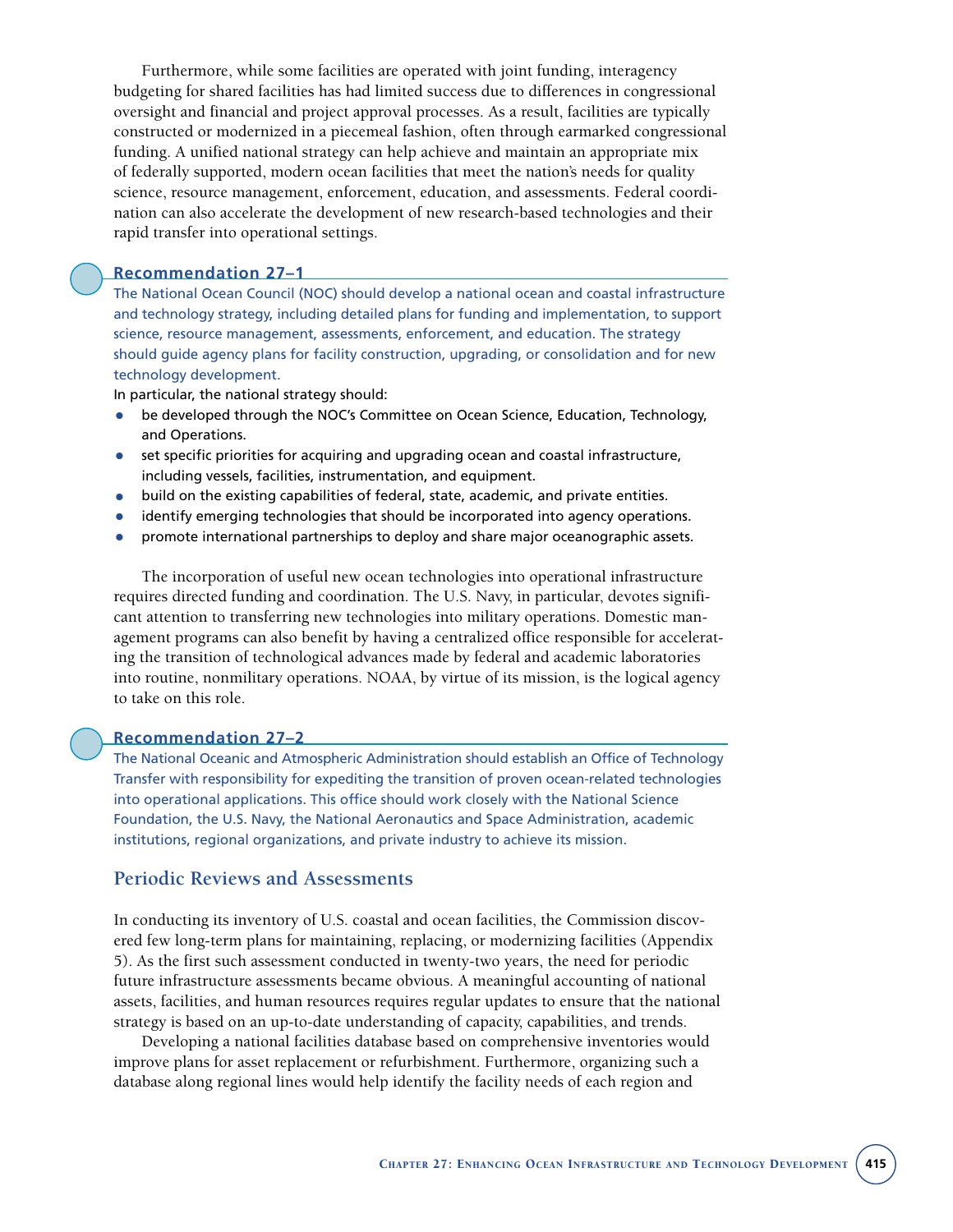improve the prospects for resource sharing. State, academic, and private-sector capabilities should be included in the inventory to alert scientists to the existence and potential availability of these assets.

#### **Recommendation 27–3**

The National Ocean Council should undertake an assessment of U.S. ocean and coastal infrastructure and technology every five years. These assessments should account for all federal, state, academic, and private assets and should be used to create and update a national facilities database.

The assessments should build on this Commission's efforts (Appendix 5), including information on:

- the location, ownership, availability, remaining service life, and replacement cost for a wide range of ocean infrastructure assets.
- maintenance and operational costs associated with these assets.
- associated human resource needs.
- the outcomes of past federal investments in ocean technology and infrastructure, with recommendations for improvements.

# **Funding the Modernization of Critically Needed Assets**

Too often during the past decade, federal and state agencies have had to delay, reduce, or cancel infrastructure upgrades due to budgetary constraints or changing agency priorities. Similar challenges arise within the academic community, which must balance the cost of expensive facilities with other institutional priorities.

Recent fiscal crises have exacerbated the problem at the state and local level, and a significant decline in the both private and state funding at universities has delayed modernization and expansion activities at many institutions. Funds dedicated for operations and maintenance of existing equipment have also declined. As a result, significant parts of the ocean and coastal infrastructure are outmoded, limiting the progress of ocean research and education and hindering the implementation of improved management and enforcement practices.

#### **Essential Science Infrastructure and Technology Components**

The following discussion provides a summary of the condition of several major ocean science infrastructure categories, highlighting those most in need of coordinated planning and increased investment.

#### *Surface Vessels*

Despite the increasing availability of moored instruments, drifters, gliders, and satellites to collect ocean data, the need remains for traditional ships to conduct research, exploration, and education. But insufficient vessel capacity, vessel deterioration, and outdated shipboard equipment and technology hinder the conduct of vessel-based science. In some cases, these conditions also present safety issues and increase costs.

The nation's existing surface vessels for research are spread across federal and state agencies, universities, private research institutions, and private industry. The four largest U.S. government fleets conducting global, coastal, and nearshore research are operated by NOAA, the Navy, EPA, and the U.S. Department of the Interior. The University-National Oceanographic Laboratory System (UNOLS) is an organization of sixty-two academic institutions and national laboratories involved in oceanographic research that coordinates oceanographic ship schedules. There are currently twenty-seven UNOLS research vessels owned by the Navy, NSF, or individual research institutions—located at twenty operating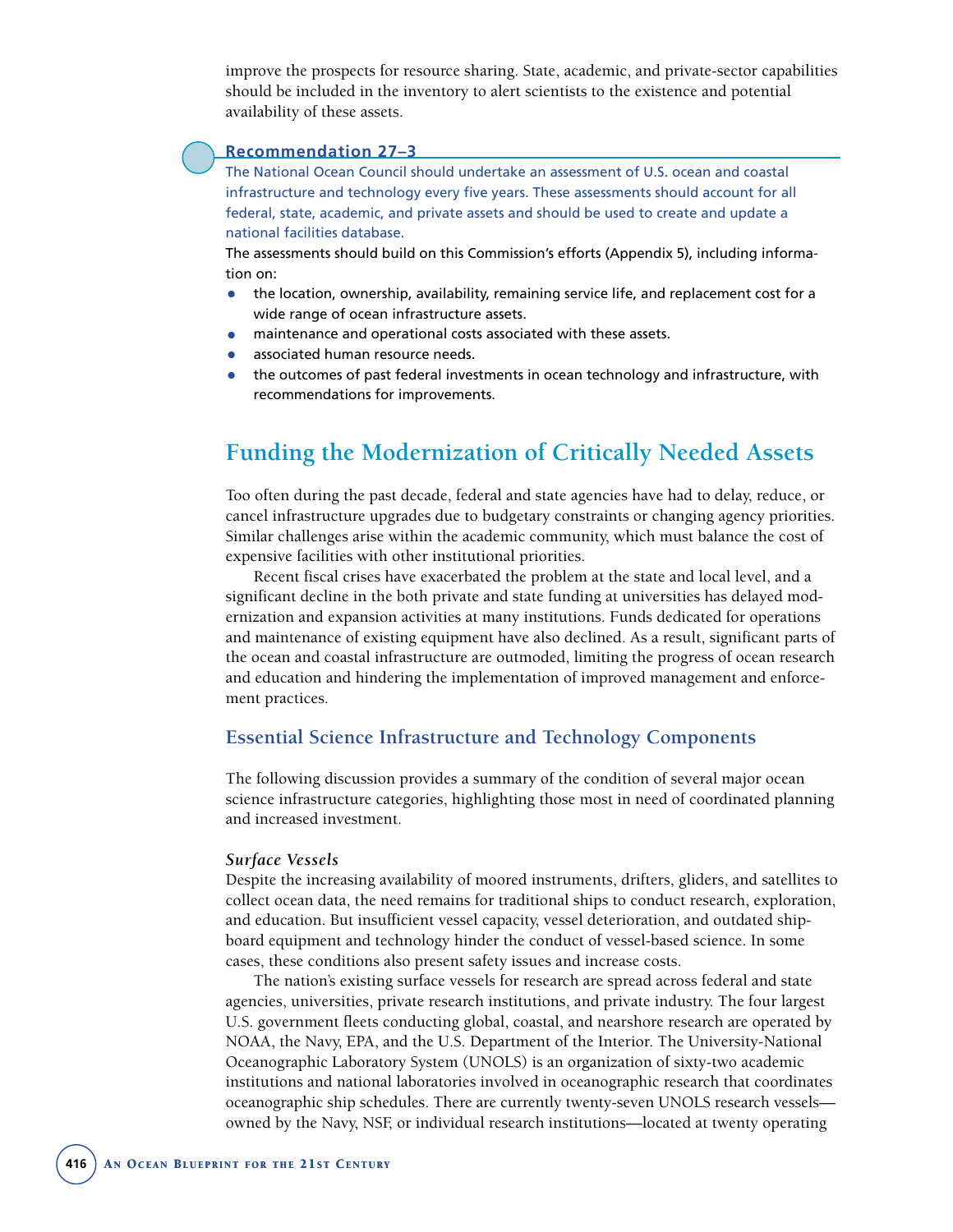

University of Hawaii Marine CenterJniversity of Hawaii Marine Center

The R/V Kilo Moana, based at the University of Hawaii, is the newest U.S. oceanographic research vessel. The twin hull design provides a stable platform for research in coastal and deep ocean areas, even in high sea conditions.

institutions. Most coastal states also own and operate vessels of various sizes and mission capabilities to satisfy state research needs. A significant and growing number of privatelyowned vessels are also being used by federal and state agencies and academic institutions through contract or lease arrangements, particularly for highly specialized work.

The U.S. Coast Guard operates three icebreakers in coordination with UNOLS, which provide polar research capabilities. This fleet was recently updated with a new vessel specifically designed for research, but two of these ships will reach the end of their service life within the next four to seven years. NOAA has enlarged its fleet by refitting surplus Navy vessels and launching a ten-year plan to build four specialized fishery research ships at a price of \$52 million per vessel.<sup>5</sup> Two of the ships are under construction, but funding has not been finalized for the remaining two.

While all of the agency research fleets would benefit from upgrades, the UNOLS fleet is in need of immediate attention. Twelve of the seventeen largest UNOLS ships will reach the end of their service life over the next fifteen years, and almost all UNOLS ships require significant enhancements.<sup>6</sup> The National Ocean Partnership Program's Federal Oceanographic Facilities Committee, comprised of representatives from thirteen federal organizations and one representative from UNOLS, was established to oversee oceanographic facility use, upgrades, and investments. The Committee's 2001 plan for recapitalization of the UNOLS academic research fleet is an excellent example of successful interagency planning at the national level.7 Unfortunately, its plan has not yet been funded or implemented.

Furthermore, as the international Integrated Ocean Drilling Program gets underway, the United States has pledged to provide a modernized non-riser drilling vessel with enhanced coring and drilling capabilities at an estimated cost of \$100 million.<sup>8</sup>

Modern research ships are designed as flexible platforms that can accept different instrument systems to suit particular projects. However, the built-in instrumentation (such as sonars, mapping systems, and computer labs) must be considered part of the vessel. These onboard technologies typically require much more frequent maintenance and upgrades than the vessels themselves. Thus, fleet planning strategies need to consider the costs of maintaining existing instrumentation and integrating emerging technologies.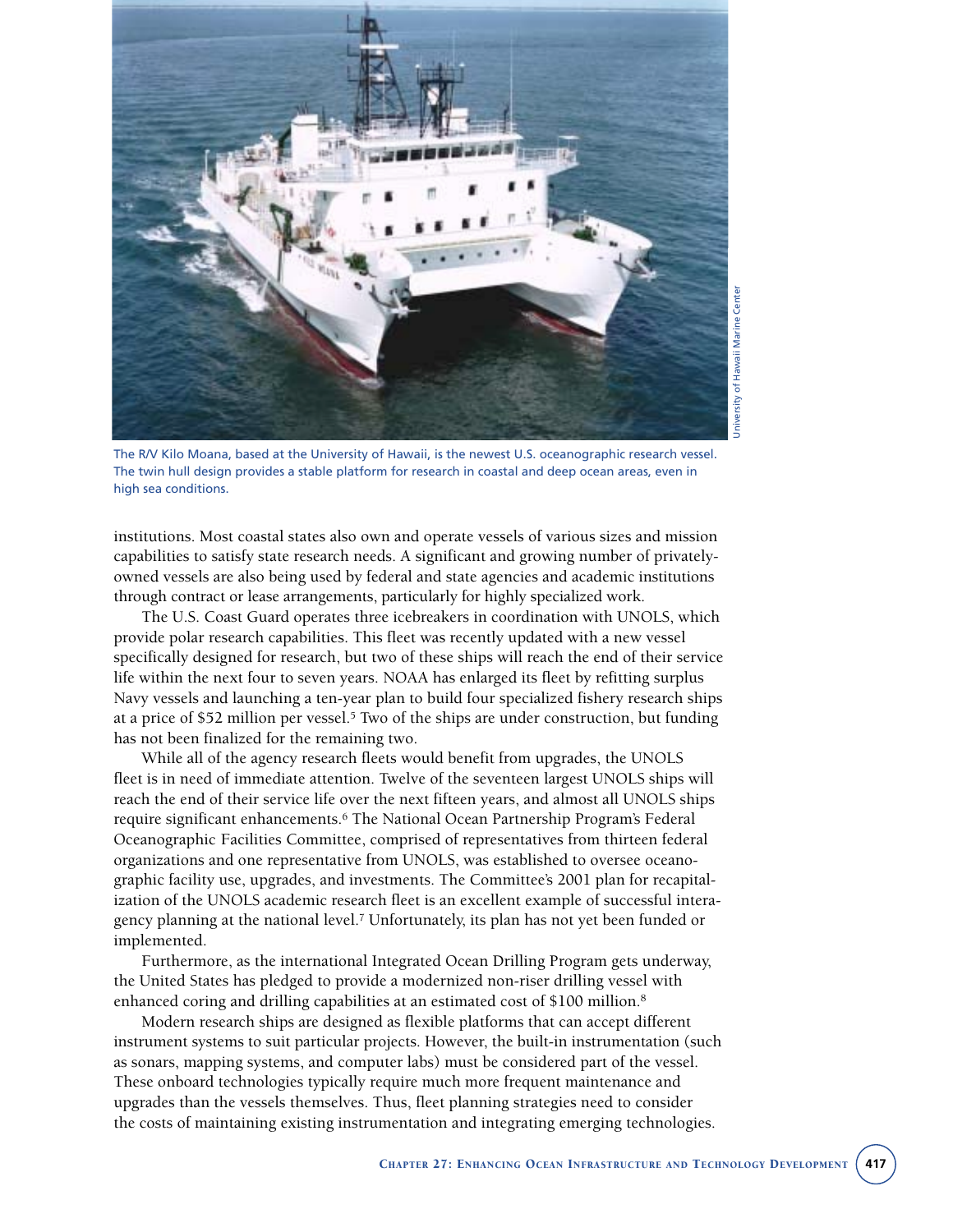#### *Undersea Vehicles*

Scientists working in the deep ocean have made fundamental contributions to understanding ocean and planetary processes and the nature of life itself. Further scientific breakthroughs are likely if more regular access to the ocean depths can be provided. Ninety-seven percent of the ocean floor can be accessed by existing undersea vehicles with depth capabilities of around 20,000 feet. The remaining 3 percent—an additional 16,000 feet of ocean depth—remains largely inaccessible, although it includes most of the deep ocean trenches and comprises an area the size of the continental United States, Alaska, and about half of Mexico combined.

Human-occupied deep submersible vehicles came into operation in the late 1950s, followed by tethered remotely operated vehicles, and later by autonomous underwater vehicles. All three types of vessels are still used, and this variety allows researchers to choose the best tool for their needs, based on factors such as task, complexity, cost, and risks.

Today French, Russian, and Japanese human-occupied submersibles regularly work at depths of 20,000 feet or more. The last such vehicle owned by the United States was the *Sea Cliff*, which was retired in 1998 and not replaced. U.S. capability today is limited to the *Alvin*, built in 1964, which can only descend to 15,000 feet and stay submerged for relatively short periods. The University of Hawaii operates two submersibles that have the next deepest capabilities in the United States. The *Pisces IV* and *Pisces V* can dive to about 6,500 feet, with missions lasting seven to ten hours. For missions of long duration, the United States relies on the Navy's NR-1 nuclear research submarine, which can stay submerged for thirty days but has a maximum depth of only 3,000 feet. The NR-1 was constructed in 1969, and its service life will end in 2012.

The United States has a well-developed remotely operated vehicle (ROV) industry, and ROVs are readily available for academic and industrial purposes. The last twenty-five years have witnessed extraordinary advances in the field of subsea robotics, developed mainly for the oil and gas industry, and there is a wide array of ROVs available with working depths of 9,800 feet. Current U.S. ROV capabilities are led by *Jason II*, with a maximum operating depth of 21,325 feet, but it is the only vehicle in the federal fleet capable of reaching this depth. Federal funding has expedited the development of ROVs that can dive to 23,000 feet and deeper, but a concerted effort will be needed to make deep-water capabilities more economical and accessible.

Submersibles in the federal research fleet, including *Alvin* and *Jason II*, are currently housed at the National Deep Submergence Facility at the Woods Hole Oceanographic Institution. The facility is funded through a partnership among NSF, the Office of Naval Research (ONR), and NOAA. In addition, the NOAA-funded Undersea Research Program provides scientists with tools and expertise needed to work in the undersea environment. The vehicles owned and operated by the Undersea Research Program are divided into six regional centers that choose research missions based on a peer review process.

The U.S. autonomous underwater vehicle (AUV) industry has just begun to emerge from the research, development, and prototype phase. Over the past decade, close to 60 development programs have been initiated throughout the world, producing approximately 175 prototypes. About twenty of these programs remain active, with at least eight in the United States. While the primary financial drivers of AUV development in the United States have been the U.S. military and the oil industry, significant programs are in place at a few academic institutions and private institutes.

Nevertheless, a 2003 report by the National Research Council found that the scientific demand for deep-diving vehicles is not being met.9 The report suggests a mix of vehicles to support current and future research needs. Recommendations include: setting aside funds at the National Deep Submergence Facility to gain access to vehicles outside the federal fleet for specific missions; acquiring a second ROV to join *Jason II* by 2005, at a

*Dramatic advances in submergence vehicle technologies and instruments will help foster a revolution in our ability to measure the chemical, biological, and physical processes that occur in the oceans.*

—Dr. Margaret Leinen, *Assistant Director for Geosciences, National Science Foundation, testimony to the Commission, April 2002*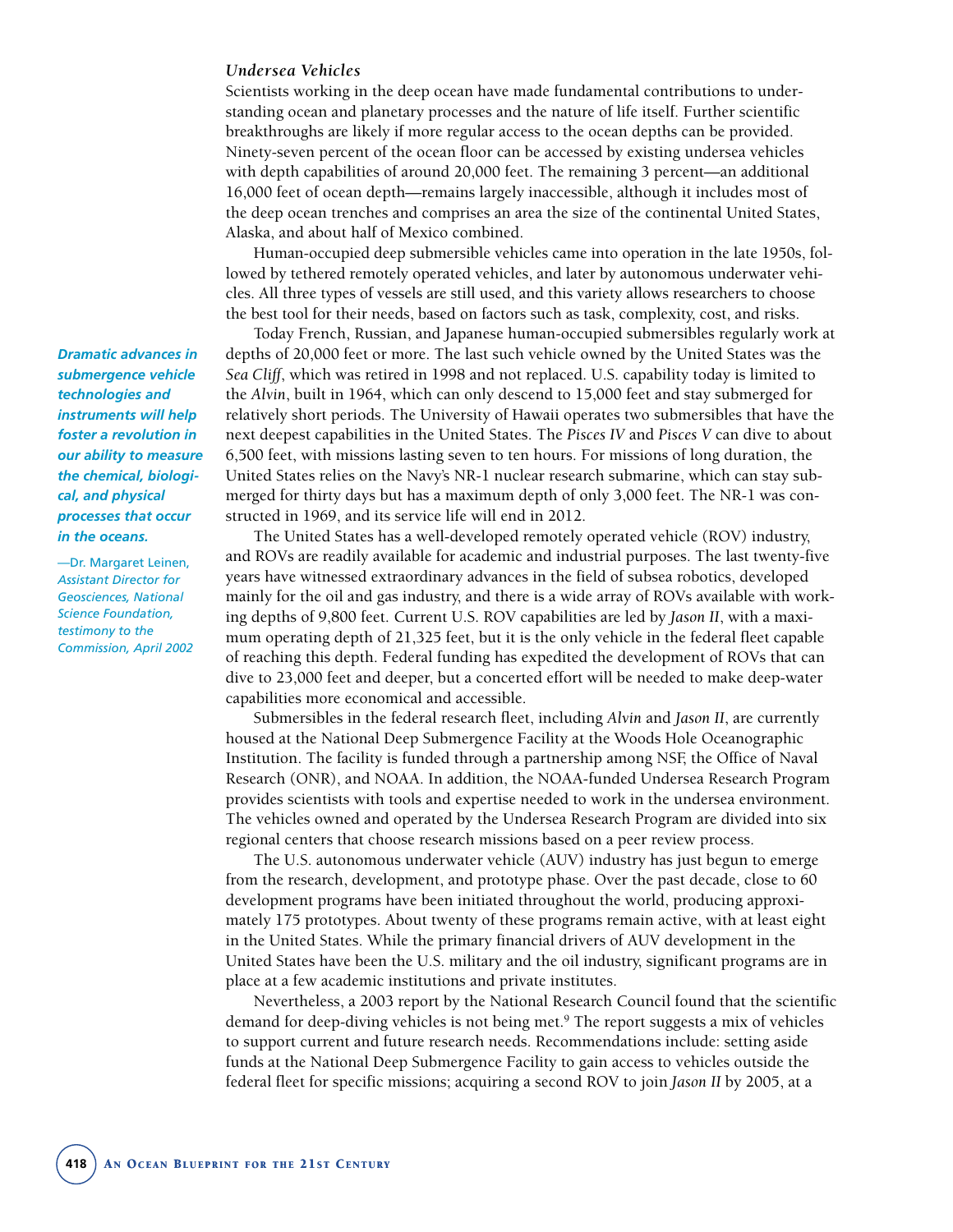cost of approximately \$5 million; and initiating an engineering study to evaluate various options for replacing *Alvin*, with a goal of providing submergence capability up to 21,000 feet, at a cost of approximately \$20 million. The report noted that, over time and with additional funding, new platforms with greater capabilities could be profitably added to the fleet.

#### *Dedicated Ocean Exploration Platforms*

The success of a robust national ocean exploration program (described in Chapter 25) will depend on the availability of sufficient vessel support, particularly ships and submersibles. Given that the existing suite of platforms requires upgrading just to meet current demands, implementation of a robust, national ocean exploration program will require additional support facilities. These assets should provide dedicated support for exploration missions and the flexibility to investigate many ocean areas and environments.

In 2003, the National Research Council recommended U.S. participation in an international exploration effort and discussed the benefits of providing a \$70 million modern flagship and several modernized underwater vehicles and platforms.10 Such assets should be included in the national strategy for ocean infrastructure and technology.

#### *Airborne Ocean Science Platforms*

Piloted and autonomous aircraft are an integral part of modern ocean science. They are needed for precise airborne observation and measurements of the ocean, air-sea interface, and atmosphere. Many multidisciplinary, ocean-atmosphere field projects require a mix of observational platforms, particularly aircraft teamed with ships and satellites. Research aircraft are also instrumental in developing new satellite and airborne sensors.

The future of airborne ocean science and monitoring rests on the increased availability of autonomous or remotely-piloted aircraft. These research platforms, which are being developed now, possess a greater range, duration, and ceiling than conventional aircraft, and present less risk when operating in hazardous environments. The research community has suggested the need for a worldwide fleet of autonomous aircraft for ocean and atmospheric observation by 2005. The National Aeronautic and Space Administration (NASA), ONR, and NSF currently have active autonomous airborne ocean research programs, and are working to develop additional resources.

The national airborne fleet is operated by a partnership of federal agencies and academia. Private aircraft are also used for specialty and operational projects such as aerial mapping, marine mammal surveys, and supply missions. The Interagency Coordinating Committee for Airborne Geoscience Research and Applications, which is composed of federal agencies and academic institutions that operate research aircraft programs, works to improve cooperation, foster awareness, and facilitate communication among its members, and serves as a resource to senior managers. In an effort to coordinate ocean research aircraft, UNOLS recently established the Scientific Committee for Oceanographic Aircraft Research. This committee coordinates the operators and agencies whose aircraft have been chosen by UNOLS to be a part of the National Oceanographic Aircraft Facility.

The demand for these assets is increasing, particularly as collaborative ocean-atmosphere projects become more common, and currently exceeds availability. Inadequate funding for research flight time is exacerbating the problem. Furthermore, as with surface vessels, emerging technologies and updated safety and personnel requirements will require significant funding that must be included in planning.

In 2003, NOAA drafted a ten-year plan for airborne platforms that provides an extensive analysis of agency requirements. The plan included an examination of historical flight requests, allocations, and budgets, and delineated future requirements, contracts for service, and a recapitalization schedule and cost.<sup>11</sup>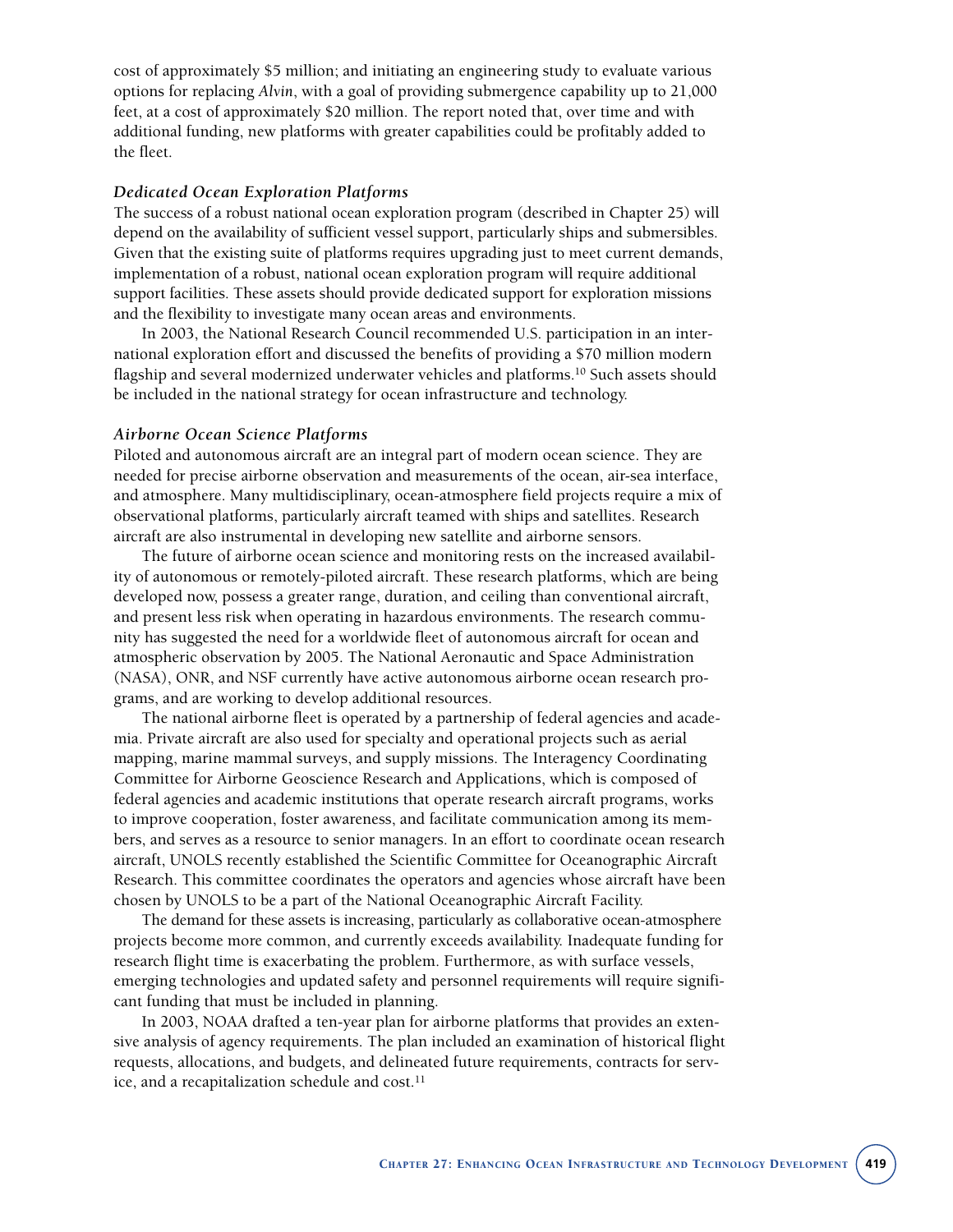#### *The Ocean Observatories Initiative*

Investigation of the oceans as a dynamic system requires sustained observational capabilities in remote locations not routinely accessible by ships. NSF's Ocean Observatories Initiative (OOI) will develop and construct the initial infrastructure for an integrated research observatory network, providing the research and education communities with a new mode of access to the oceans. The scientific problems driving creation of the OOI are broad in scope and encompass nearly every area of ocean science. Once established, the observatories constructed as part of this initiative will provide earth and ocean scientists with unique opportunities to study multiple, interrelated processes over timescales ranging from seconds to decades, to conduct comparative studies of regional processes and spatial characteristics, and to map whole-Earth and basin scale structures.

Funding support for the OOI is scheduled to come from NSF's Major Research Equipment and Facilities Construction account. The OOI is listed as a priority new start for fiscal year 2006, although funding has not yet been appropriated by Congress.

While the OOI is an essential component of the federal research infrastructure, care should be taken to ensure that it is developed in close coordination with its operational counterpart, the Integrated Ocean Observing System (IOOS). The outcomes of research and technology development in the OOI will be indispensable for development and continual enhancement of the IOOS. Likewise, the operational measurements and products of the IOOS will provide OOI researchers with essential ocean background information for experimental planning and execution purposes. Thus, it is imperative that the OOI Project Office, Ocean.US, NSF, and NOAA, work closely together to ensure mutually beneficial interactions and coordination between these two efforts.

#### *Laboratories and Instrumentation*

Maintaining academic laboratory space and instrumentation over the past decade has been challenging due to increased construction of facilities to meet rising student and faculty needs and increased upkeep needs for aging facilities. This problem is aggravated by the prohibition against academic institutions setting aside adequate federal funds for ongoing maintenance and replacement. A recent RAND study estimated that the true cost of providing facilities and administration to support research projects is about 31 percent of the grant amount.<sup>12</sup> However, federal regulations limit the share that can be covered with federal funds to between 24 and 28 percent, leaving the difference to be covered by the institutions.

In 2002, the Consortium for Oceanographic Research and Education surveyed eightysix non-UNOLS academic ocean programs to examine facility age and replacement plans (Appendix 4). Relatively few institutions had replacement plans for their facilities, and a number of institutions noted that lack of available funds was the primary factor preventing planning and upgrades. Yet increases in both laboratory space and instrumentation capacity will be essential for the continued conduct of cutting-edge ocean research.

Many federal research facilities are also deteriorating due to growing budget pressures and new mandates related to safety, homeland security, and environmental health compliance. NOAA characterizes its need for improvements to equipment and labs as a major impediment to future science capabilities. Other agencies like EPA, U.S. Geological Survey (USGS), and the U.S. Army Corps of Engineers (USACE) also fund and operate laboratories throughout the United States, conducting much needed ocean and coastal research and monitoring. All of these laboratories contribute to our national research goals and need to be maintained in order to support new, cutting-edge science for years to come.

#### *Advanced Telecommunications Technology and Broadband Capabilities*

The satellite communications infrastructure provides affordable, global broadband coverage to support ocean observations and exploration. However, current coverage does not provide links to important polar regions or portions of the Southern Ocean. Advanced

*Support for basic laboratory facilities, instrumentation, support systems, computing facilities, and ship access are all essential items for which currently available funds are woefully inadequate.* 

—Dr. Madilyn Fletcher, *President, National Association of Marine Laboratories, testimony to the Commission, January 2002*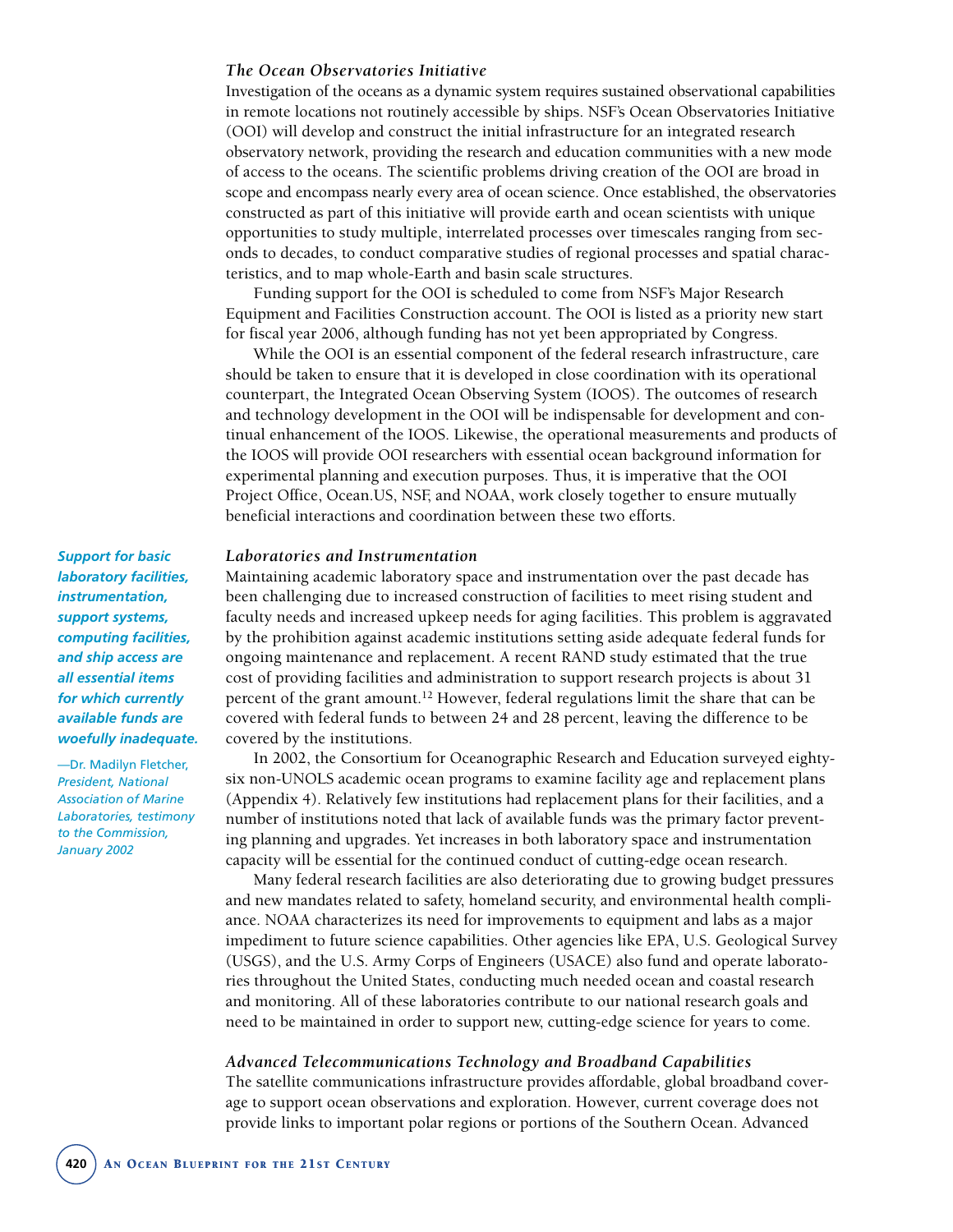communication capabilities are also required for scientists to remotely operate ocean exploration vehicles, similar to the highly successful use of space probes. These telecommunication technologies also provide excellent educational opportunities for the general public, allowing them to participate in virtual voyages to deep and inaccessible parts of the ocean. Telepresence—the transmission of real-time, high-quality video, audio, and other digital data from undersea exploration sites over the Internet—will demand modern broadband data transfer capabilities.

A variety of other research activities require upgrades in the current data transmission infrastructure, such as the fiber optics needed for cabled sensor systems. Active partnerships between ocean scientists and the private telecommunications industry will be crucial to ensure that the United States has the capability to transmit and assimilate the data streams of the future.

#### *A Federal Commitment to Scientific Infrastructure*

Coordinated federal support for ocean science infrastructure in all the areas discussed above is urgently needed to build or upgrade critical facilities and acquire related instrumentation and equipment. Improved coordination of similar equipment purchases, where feasible, can achieve significant economies of scale.

NSF has traditionally been the lead federal agency for supporting academic infrastructure. NSF can propose funding for large research facilities (those costing hundreds of millions of dollars) through its Major Research Equipment and Facilities Construction account, while small infrastructure projects (costing millions of dollars or less) have generally been funded through the regular disciplinary science programs. In 1997, NSF launched the Major Research Instrumentation program to provide additional support for instrumentation ranging in cost from \$100,000 to \$2 million, although funding for this program falls far short of the needs. There is currently no NSF program dedicated to funding mid-size facilities (costing millions to tens of millions of dollars).

#### **Recommendation 27–4**

Congress should create a mechanism to ensure a dedicated funding stream for critical ocean science infrastructure and technology needs. Spending priorities should be based on the National Ocean Council's ocean and coastal infrastructure and technology strategy. High-priority areas for funding include the following:

- the renewal of the University-National Oceanographic Laboratory System fleet and other essential air fleets and deep-submergence vehicles.
- the completion of the third and fourth dedicated fishery research vessels.
- the acquisition of vessels and infrastructure needed for an expanded national ocean exploration program.
- the Integrated Ocean Drilling Program non-riser drilling vessel.
- the refurbishment or replacement of two U.S. Coast Guard polar ice breakers.
- the ongoing modernization of existing assets, including telecommunications assets, laboratories, and other facilities.

#### **Other Essential Infrastructure and Technology Components**

Ocean-related agencies maintain the infrastructure needed to carry out their responsibilities in resource management, navigation and safety, enforcement, and environmental protection and response. While the Coast Guard and NOAA generally lead these efforts, other federal agencies such as USACE, Navy, USGS, and EPA also possess assets for specific purposes. With so many government agencies involved and such a wide range of activities included, cooperation among these agencies in planning and deploying these assets is critical. For example, while the Coast Guard is the lead agency for responding to environmental incidents, it receives support for these activities from the Navy, Minerals Management Service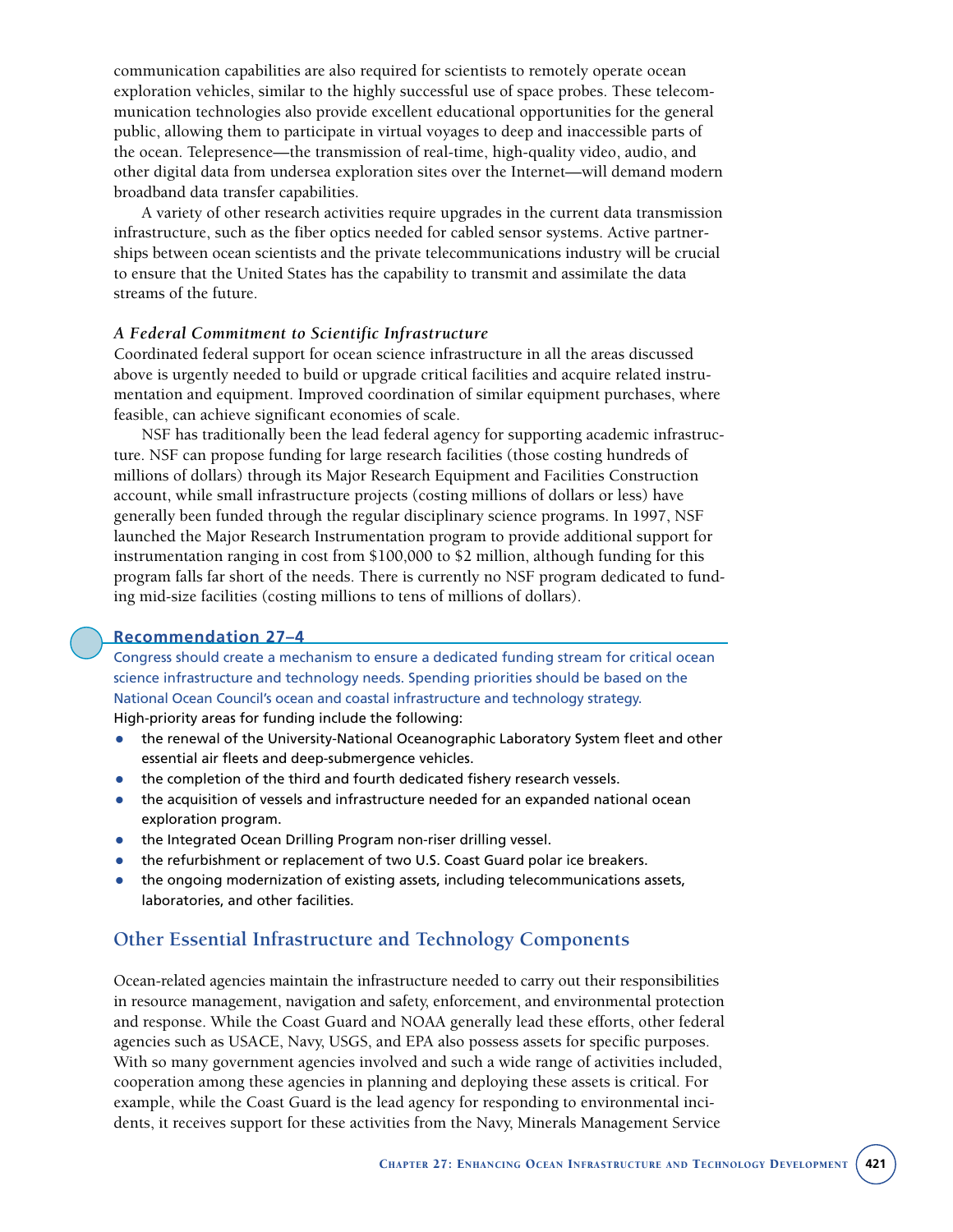(MMS), and EPA, and indirect help with scientific information, surveying, and modeling from NOAA and other parties. Establishing collaborative efforts among agencies, and acquiring infrastructure assets that can respond to multiple mission mandates, will enhance overall federal capabilities.

The following provides an overview of the range of assets the United States requires in order to manage resources, protect human lives, enforce ocean and coastal laws, and predict ocean conditions.

#### *Vessels and Aircraft*

A robust federal fleet of vessels and aircraft is required to conduct monitoring, mapping, enforcement, response, and safety activities in both coastal waters and the open ocean. While some activities, such as monitoring and mapping, can be conducted by private companies under contract, the nation will always need to maintain a federal fleet that can quickly and effectively respond to environmental disasters, conduct assessments on a routine basis, and enforce applicable laws. Regular upgrades to these vessels and aircraft are needed to incorporate cutting-edge technologies, increase fleet capacity, and address both national and international safety requirements.

After the Navy, the Coast Guard has the largest fleet of any agency and performs the largest range of activities on the water. It conducts search and rescue missions, prevents and responds to oil spills and other environmental threats, enforces fishery laws and other measures designed to ensure the sustainability of living marine resources, facilitates maritime commerce, and provides for maritime safety, security, and national defense. The Coast Guard's role in enforcement will remain an essential element in the effective management of offshore activities. In addition to their obvious roles, enforcement personnel can provide invaluable feedback on the real-world impacts of management regimes and can suggest potential improvements to enhance their effectiveness. Enforcement activities also provide excellent opportunities to inform and educate the public about resource management requirements.

To accomplish its duties, the Coast Guard fleet includes 223 cutters (vessels over 65 feet), 211 aircraft, and 1400 boats (vessels under 65 feet). Unfortunately, the Coast Guard air and surface fleet is aging and falling behind technologically—over half of these assets will reach the end of their service life in the next four years. The consequences of allowing these resources to decline have become even more severe as a result of the Coast Guard's dramatically increased maritime security responsibilities. Accelerated recapitalization of the Coast Guard fleet is critically important because of the wide-ranging roles the Coast Guard plays in furthering U.S. ocean interests.

NOAA operates fourteen vessels for environmental monitoring and fishery and oceanographic research, and maintains a fleet of four additional vessels dedicated to conducting hydrographic surveys. Two of these vessels are stationed in the Pacific and two in the Atlantic. A reconditioned NOAA hydrographic vessel is expected to enter service in the Pacific in late 2004. NOAA also maintains a smaller hydrographic boat in the Chesapeake Bay. NOAA's own hydrographic survey capability is roughly matched by contracts it maintains with private sector vessels; both capabilities will become increasingly important as the nation strives to address the survey backlog discussed in Chapter 25.

Most ocean agencies undertake both biological and physical monitoring activities that require significant ship time. USGS has some vessels that collect samples for sediment and water quality monitoring, and others, including a number in the Great Lakes, that conduct fish stock assessments and determine the effectiveness of stocking programs. EPA also has several ships that monitor potential environmental threats and support coastal marine protection programs. The EPA ships collect environmental information from harbors, ports, and offshore waters in the ocean, as well as the Great Lakes. NOAA conducts extensive fish stock surveys throughout U.S. waters, using both its own ships and contract vessels.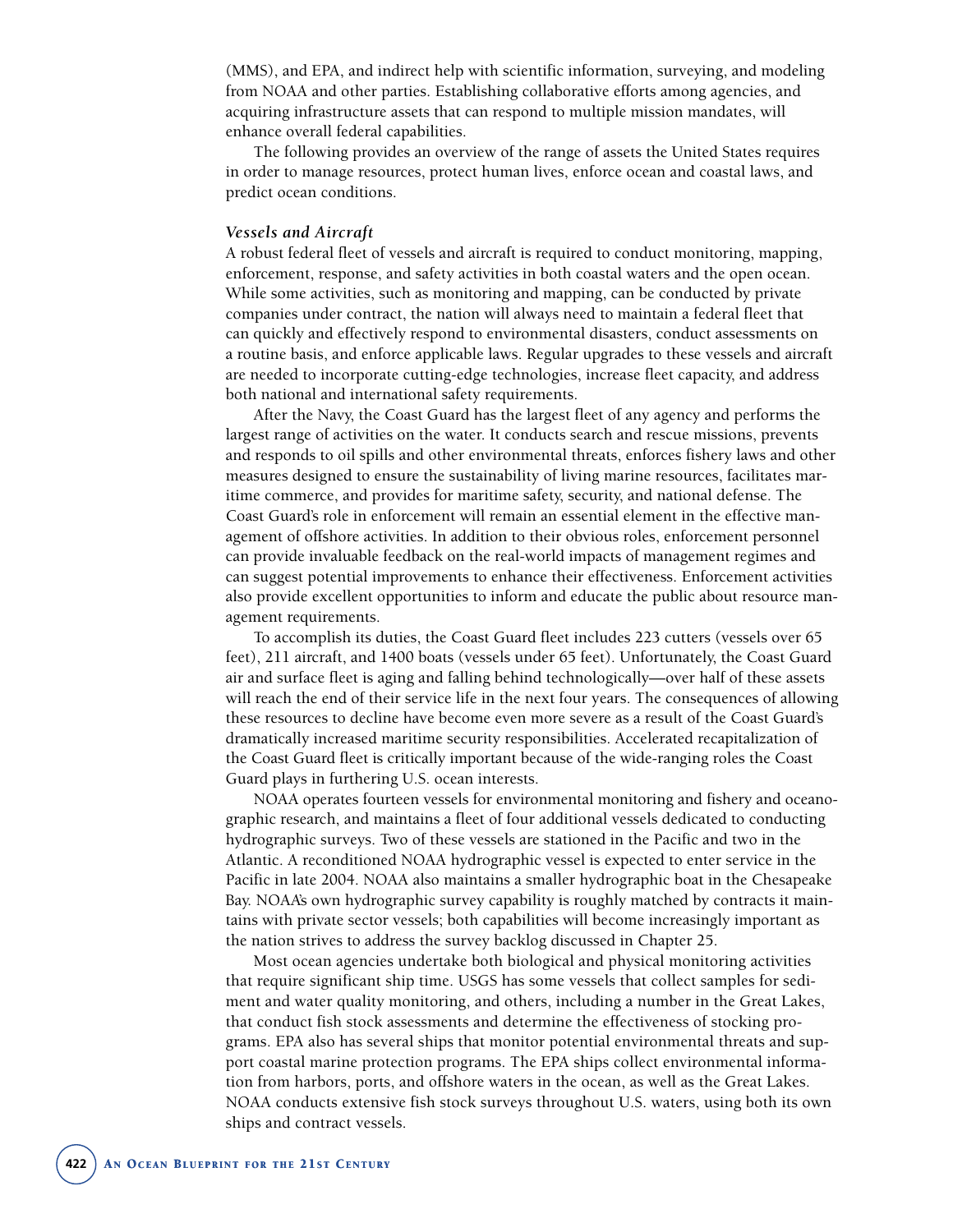

A Coast Guard cutter and helicopter undergo flight operations as practice for real-life search and rescue missions.

In addition to ship-based monitoring programs, much of the coastal and open ocean monitoring supported by the federal government is conducted using buoys and *in situ* sensors. In addition to the buoys themselves (discussed below), both NOAA and the Coast Guard maintain the ships needed to deploy and care for buoys in the open ocean. The development of the Integrated Ocean Observing System (IOOS), discussed in detail in Chapter 26, will intensify the demand for ship support to install and maintain ocean buoys. This capability is not available in the federal fleet today, nor is it foreseen in the near future.

Other routine activities such as marine salvage, dredging, ensuring safe navigation, and monitoring offshore oil and gas activities also require significant support. While most salvage in the United States is conducted by private contractors, both the Coast Guard and the Navy maintain some assets for these activities. In particular, the Navy has four manned rescue and salvage ships and several unmanned underwater vehicles. Like salvage activities, most port and waterway dredging projects are conducted by private companies under contract (over 160 contracts were granted by USACE in fiscal year 2003); however, USACE does keep a small fleet of twelve dredging vessels throughout the country to help maintain navigable waterways. The Coast Guard conducts icebreaking activities to permit vessels to move safely on frequently traveled routes. In particular, the Coast Guard owns and operates thirteen primary icebreaking vessels (some of which are also used for research as discussed above) and conducts numerous ice reconnaissance flights using HC-130 aircraft. As part of its mandate to oversee oil and gas activities in the outer Continental Shelf, MMS must monitor coastal and ocean areas for oil spills. This responsibility is carried out primarily through a fleet of contract helicopters that are used to transport inspectors to over 4,000 offshore oil and gas platforms annually.

#### *Land-based Facilities*

Federal ocean agencies own hundreds of buildings and structures across the country that house thousands of employees on the front lines of ocean management and protection at the regional, state, and local level.

A small sampling of these facilities includes:

• The Coast Guard's 186 multi-mission stations that operate boats and provide personnel to conduct a variety of operations, including search-and-rescue, law enforcement, and marine environmental protection missions. They also operate twenty-five air stations that provide mission capable aircraft.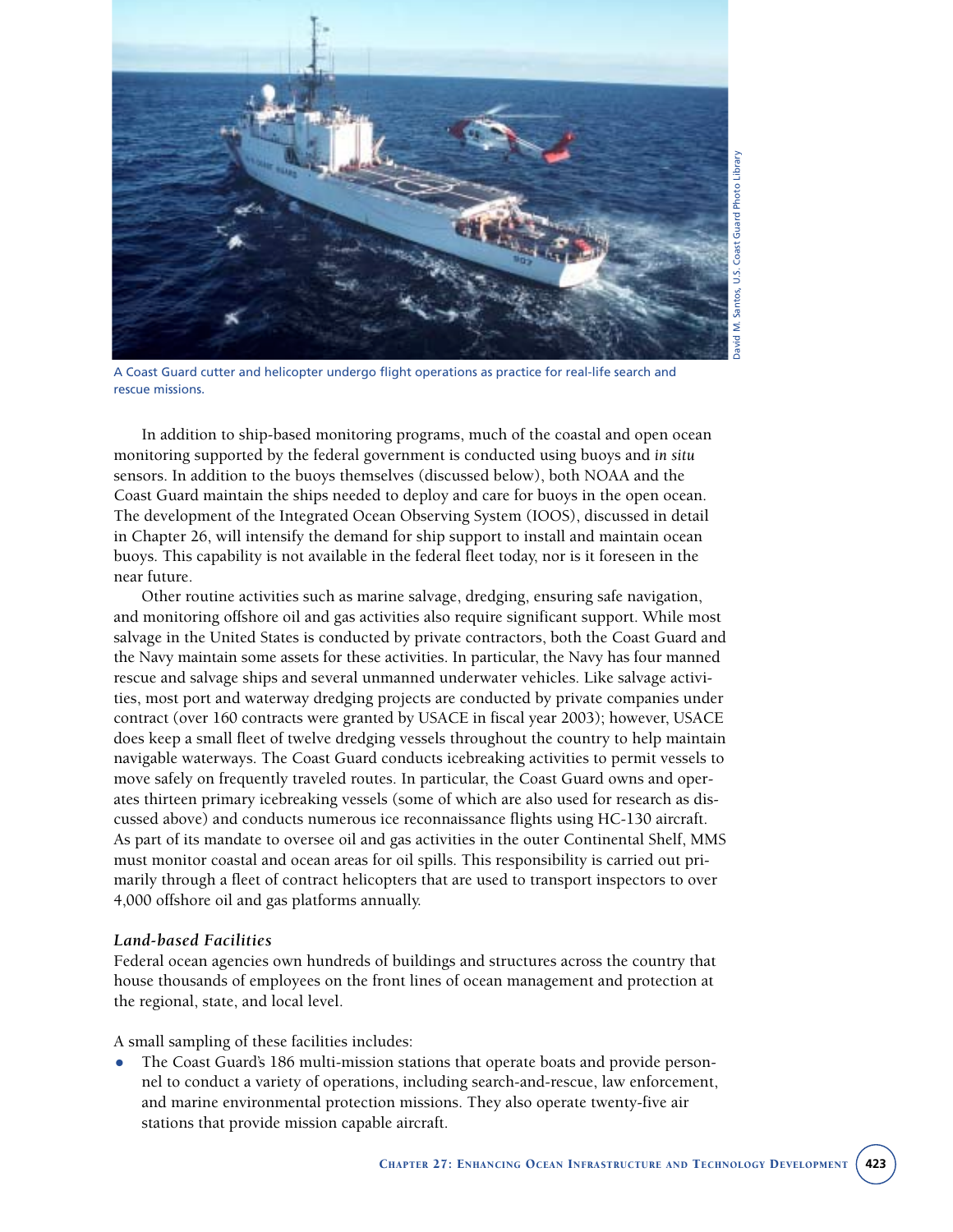- The USGS Coastal and Marine Geology program field centers that collect data and monitor conditions related to geologic processes and hazards, environmental conditions, habitats, and energy and mineral resources.
- EPA's ten regional offices, each of which is responsible for several states and territories. Within some regions there are additional program offices, such as the Chesapeake Bay Program Office which oversees protection and restoration of the Bay.

However, many agencies are experiencing shortfalls in the funds needed to maintain and upgrade these facilities. As an example, in a 2002 performance review, NOAA showed holdings of 800 buildings at 500 installations, representing 6 million square feet of space.<sup>13</sup> Approximately 50 percent of the properties were over 30 years old, and there was a backlog of 316 maintenance and repair projects. Of the estimated \$65 million in costs needed to remedy this backlog, \$25 million was required just to remedy health and safety problems.

Comprehensive planning, including consolidation or elimination where possible, is needed to ensure that ocean agencies have the facilities required to fulfill their responsibilities for management, monitoring, and enforcement.

#### *Monitoring Stations and Buoy Arrays*

*In situ* monitoring stations that collect and transmit continuous data streams, are essential for forecasting marine and weather conditions, predicting marine hazards, and evaluating water quality. In particular, NOAA operates several ocean observing arrays that collect data on climate, weather, air quality, and ocean variables, including: the Marine Observation Network; the National Water Level Observation Network; the Tropical Atmosphere Ocean (TAO) buoy array; and the Drifting Buoy Program.

Each of these networks can include hundreds of moored or drifting buoys used to collect and transmit data for predicting tsunamis, monitoring El Niño conditions, compiling long-term baseline measurements, and contributing to safe navigation. NOAA also manages the National Ice Center's U.S. Interagency Artic Buoy Program in conjunction with the Coast Guard and the Navy. This program supports the International Arctic Buoy Program, an international collaborative effort that maintains thirty-six operational buoys that monitor air temperature, surface pressure, and ice drift. The Navy also has several buoys and current measurement systems consisting of acoustic profiling instruments which, among other things, are being explored as a method of monitoring marine mammals in cooperation with MMS and the National Marine Fisheries Service.

In addition to ocean monitoring, NOAA, USGS, EPA, and other federal and state agencies oversee a number of coastal and estuarine monitoring programs throughout the nation. For example, USGS operates around 2,900 stations that monitor coastal streams. These monitoring systems are discussed in more detail in Chapter 15.

#### *Satellites*

In addition to the satellite operations discussed in Chapter 26 as part of the national IOOS, many environmental management and monitoring programs rely on a constellation of orbiting satellites to collect operational data.

NOAA currently operates two different kinds of satellites in support of its missions. Two Geostationary Operational Environmental Satellites (GOES) collect and transmit data related to many essential weather variables and potential environmental hazards such as hurricanes and flood warnings. In addition, NOAA maintains five Polar-orbiting Environmental Satellites (POES) (some are in orbit as backups if needed) that are able to monitor the entire Earth on a daily basis for a variety of land, ocean, and atmospheric applications. Data support a broad range of environmental monitoring applications, including weather analysis and forecasting, climate research and prediction, global sea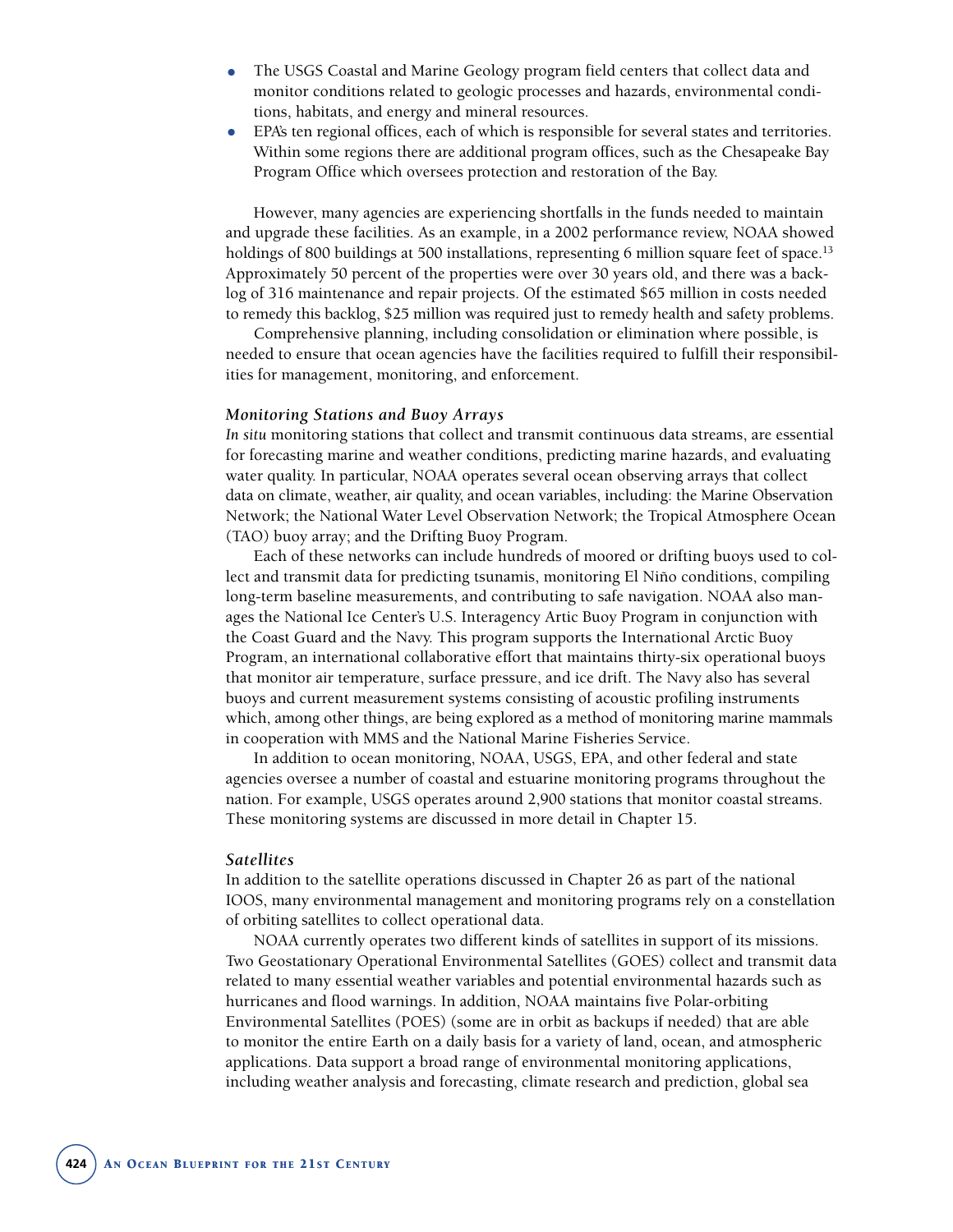surface temperature measurements, atmospheric soundings of temperature and humidity, ocean dynamics research, volcanic eruption monitoring, search and rescue, and many other applications. These satellites send more than 16,000 global measurements daily to NOAA computers, adding valuable information for forecasting models, especially for remote ocean areas where conventional data are lacking.

In 1994, a decision was made to merge the nation's military and civilian operational meteorological satellite systems to lower costs. As a result, NOAA, NASA, and the U.S. Department of Defense designed the National Polar-orbiting Operational Environmental Satellite System (NPOESS). The first NPOESS satellite, which will collect and disseminate data on Earth's weather, atmosphere, oceans, land, and near-space environment, is expected to be launched in 2008.

Since 1972, NASA and USGS have collaborated to collect important environmental data through the Landsat satellite program, joined in 1994 by NOAA. Landsat's mission is to guarantee repeated observations over the Earth's land mass, coastal boundaries, and coral reefs as needed to monitor long-term changes. The continuity of Landsat satellites (currently Landsat 7 is in operation) ensures the collection of consistently calibrated Earth imagery.

Satellites are also essential for transmitting data from sensors and buoys deployed throughout the world. For example, the data collected by the TAO buoy array located in the tropical Pacific Ocean are transmitted to NOAA via the Argos satellite system. The implementation of the IOOS and Global Observing System will intensify the need to transmit large amounts of coastal, oceanic, and atmospheric data in real and near-real time, increasing the demand for advanced telecommunications technology and infrastructure.

#### *Infrastructure Planning to Support Ocean and Coastal Activities*

Most ocean agencies periodically produce infrastructure maintenance and upgrade plans. One important example of such a plan is the Coast Guard's Integrated Deepwater System, a twenty-year program to modernize its fleet through acquisition of new cutters, patrol boats, aircraft, and communications capabilities designed to operate as an integrated system. However, this program was initiated prior to September 11, 2001, before significant new demands were placed on Coast Guard resources. A 2004 study concluded that the Deepwater acquisition program will no longer provide the Coast Guard with the assets and capabilities needed to meet all its responsibilities.14

All ocean agencies, both working separately and in coordination through the National Ocean Council, will need to plan for future acquisitions and upgrades of their infrastructure assets related to management, operations, and enforcement missions. Periodic national ocean and coastal infrastructure and technology assessments, as called for in Recommendation 27–3, will aid these agencies in drafting strategic plans that take full advantage of private sector assets and will highlight possible opportunities for interagency coordination.

#### **Recommendation 27–5**

Congress should support the infrastructure and technology requirements related to ocean and coastal management, operations, and enforcement. Priorities should be based on the National Ocean Council's ocean and coastal infrastructure and technology strategy. High-priority areas for funding include the following:

- recapitalization of the Coast Guard fleet based on an accelerated modernization plan.
- modernization of other federal fleets as needed.
- ongoing maintenance and upgrades of land-based operational and enforcement facilities.
- maintenance and upgrading of monitoring buoys, gages, and stations.
- coordinated satellite observing deployment.

*It is critical to continue construction of the long-time record of ocean observations, incorporating measurements from historical and current satellites and in-situ platforms, as well as from new instruments such as those on NPOESS.*

—Gregory Withee, *Assistant Administrator for National Satellite, Data, and Information Service, National Oceanic and Atmospheric Administration, testimony to the Commission, October 2002*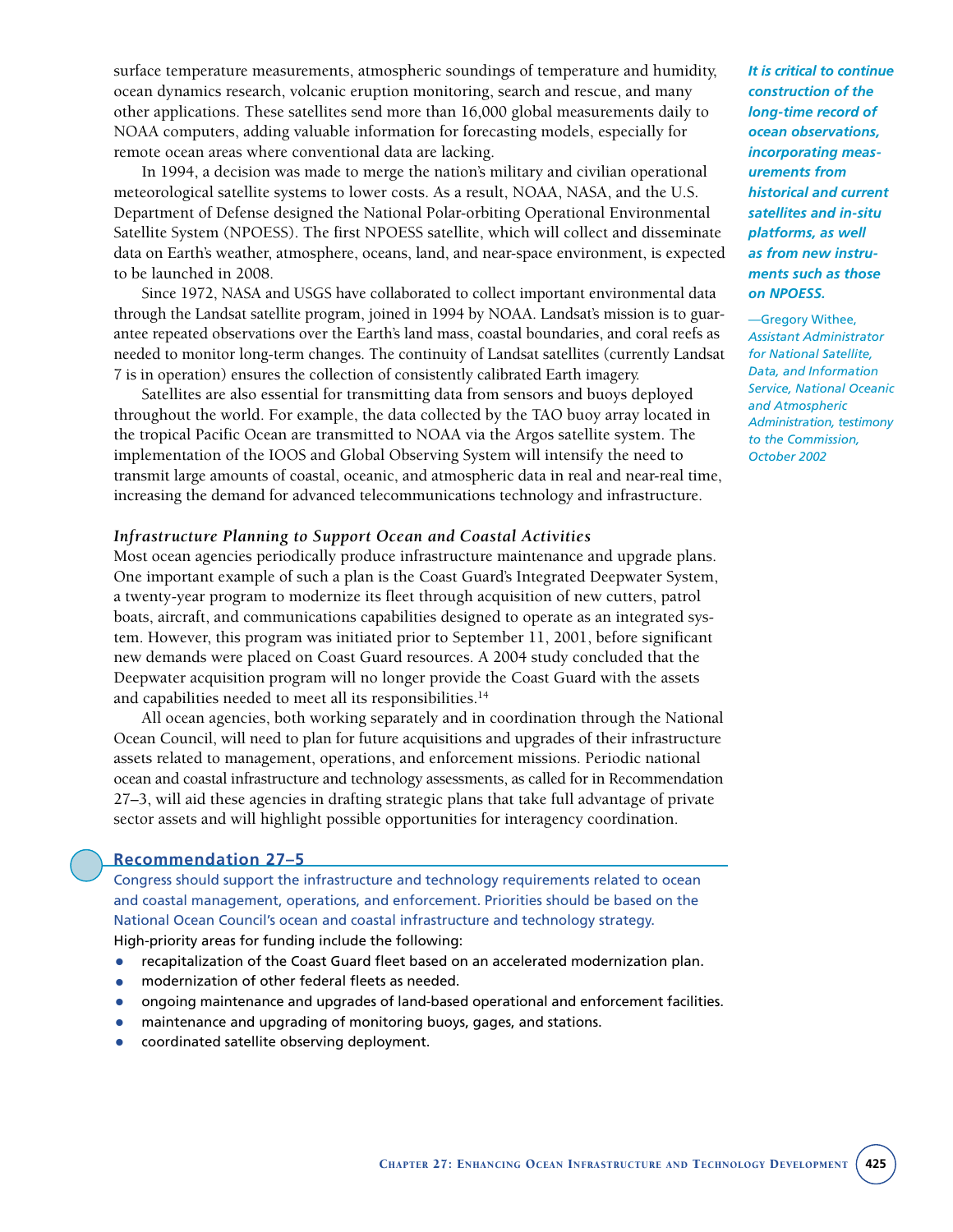# **Creating Virtual Marine Technology Centers**

Fundamental oceanographic questions require the best scientific and engineering talent working cooperatively to obtain answers. Interdisciplinary oceanographic research programs typically require large numbers of platforms and sensors operating in a coordinated manner. While new technologies are enabling the creation of more powerful sensors, robotic platforms, and ocean observing systems, it would be extremely difficult for any individual research group to acquire all these technologies and master the increasingly complex instrumentation. By sharing expensive technologies, infrastructure, and expertise, more investigators will have greater access to these assets.

Virtual centers will require a smaller federal investment than if numerous institutions all attempt to acquire the same essential instrumentation. By electronically linking existing academic, government, and private-sector capabilities and instrumentation, virtual centers for ocean and coastal technology could maximize the use of the excellent capabilities and facilities already present in the United States. These interdisciplinary virtual centers could simultaneously operate remote submersibles, receive *in situ* ocean measurements taken halfway around the globe, and schedule satellite time to collect additional data from space. Infrastructure components available through the center could be used by smallscale, pilot projects that would not normally have access to such sophisticated facilities. Investigators could apply for grants to join an ongoing team linked by computers, not geography. The multipurpose focus of each center would also lend itself to the development of new approaches to education and public outreach.

Marine technology centers can serve as incubators for innovations and new technologies necessary to achieve and sustain national competitiveness in ocean science and engineering research. In particular, these virtual centers could provide the critical mass of interest to develop much needed new environmental sensors. Sensors for measuring basic oceanographic parameters such as currents, temperature, and salinity are already widely available, but sensors that illuminate the chemistry and biology of the ocean are just emerging. A new generation of sensors will be able to measure such parameters as carbon dioxide, acidity, alkalinity, dissolved oxygen, nitrates, photosynthetically active radiation, spectral radiance and irradiance, back-scattered light, and stimulated fluorescence. Some of the innovative biological technologies currently being investigated include acoustic monitoring and optical scanning systems for identifying and tracking marine life, DNA probes for identifying harmful algal blooms, and nanotechnology sensors for monitoring potentially harmful pathogens. Although prototypes exist, many sensors still need considerable development before they can be expected to operate unattended for long periods of time in the harsh ocean environment.

The virtual marine technology centers, like other successful programs of this kind, should be located at established universities, museums, and science centers in order to take advantage of existing infrastructure and expertise, but should also strive to incorporate outside research groups to ensure an influx of new ideas. A strengthened NOAA, as the lead ocean agency, is the logical organization to coordinate and provide funding for these centers.

#### **Recommendation 27–6**

The National Oceanic and Atmospheric Administration should establish four to six national virtual marine technology centers at existing institutions to provide coordinated access, through electronic means, to cutting-edge, large-scale research technologies.